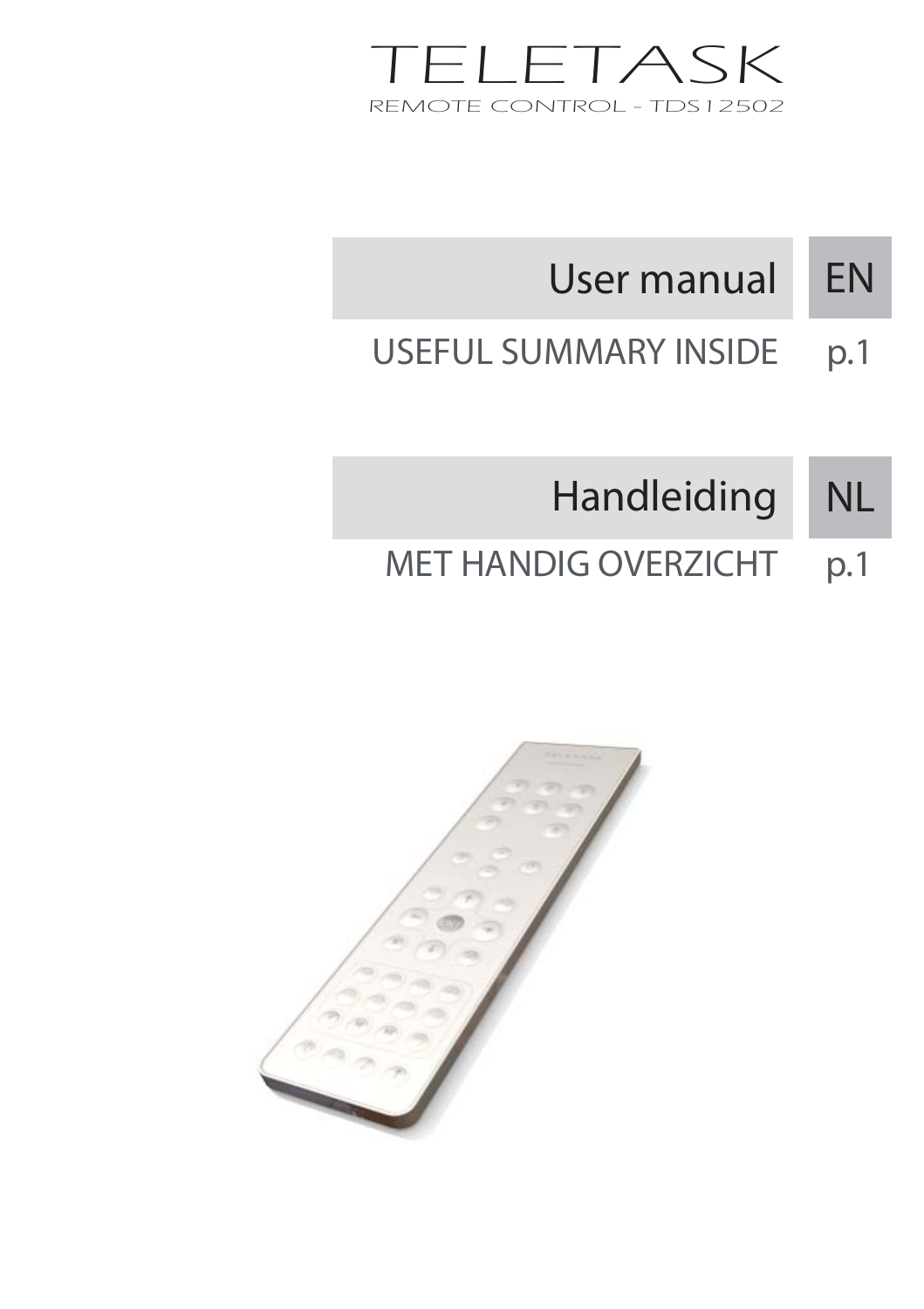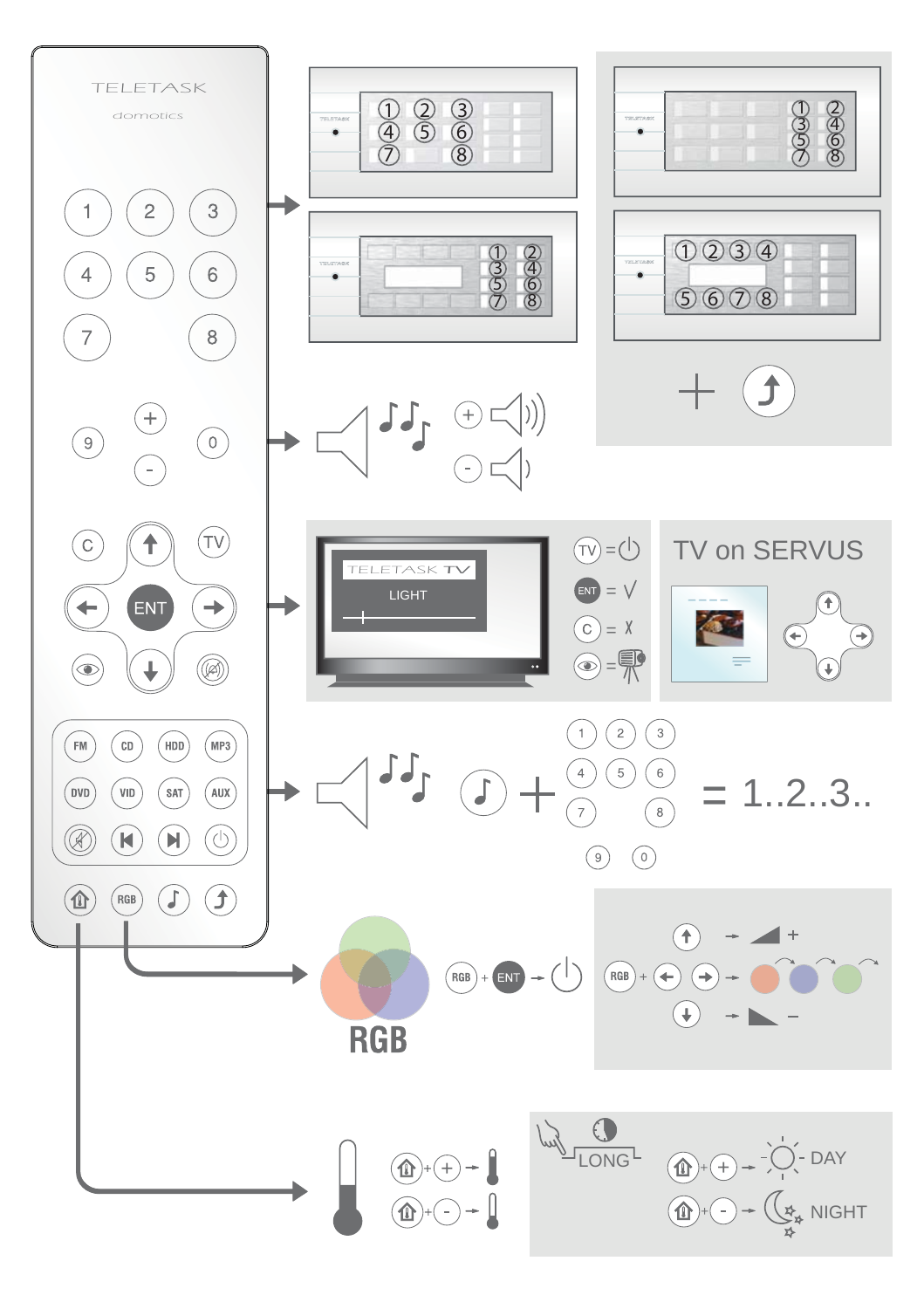## LOCAL DOMOTIC FUNCTIONS

**Buttons 1 to 8** (main buttons) correspond with the functions of the control panel you are aiming at.

The buttons are placed in the same way they are placed on a TELETASK 8-button panel or LATUS. A LATUS LCD has the main buttons on the right hand side.

If you push the main buttons while pressing the **SHIFT button**, you can activate functions of the secondary buttons on a LATUS or LATUS LCD.



## MASTER DOMOTIC FUNCTIONS

The 'MASTER' functions are 8 special functions that are accessible on every panel in your house. You can activate these functions by pushing one of the **main buttons** (1-8) while pressing the MASTER shift button.



## TEMPERATURE CONTROL

Pushing the  $+$  or - button while pressing the **MASTER shift button**, will change the target temperature of the temperature zone you are in. The target temperature increases or decreases by 0,5°C.

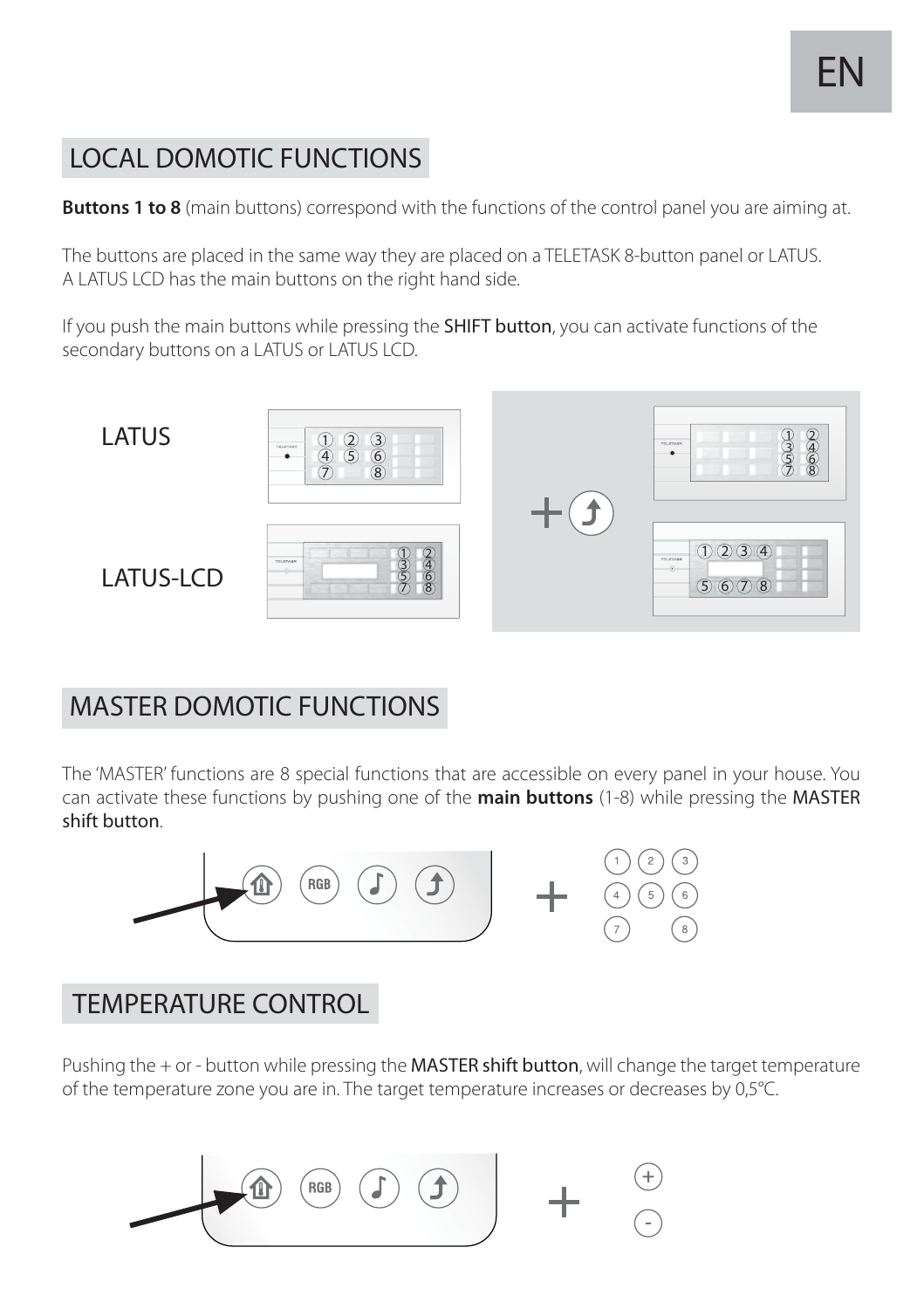## AUDIO CONTROL

Using one of the source selection buttons (FM, CD, HARD DISK, MP3, DVD, VIDEO, SATELITE, AUX) will directly change the source for the audio zone you are in.

Pushing the + or - button will increase/decrease the volume.

Pushing the numerical buttons (0-9) while pressing the **AUDIO shift button**, will select the song, radio or video channel presets (if supported). The four other audio buttons: MUTE, PREVIOUS, NEXT, ON/OFF are to be used without shift button.







### RGB COLOR LIGHT CONTROL



For every touch panel a predefined RGB light zone can be defined.

In combination with the RGB SHIFT button, the left or right arrow will switch between up to 10 colors. Press the arrows UP or DOWN to brighten or dim the light. Pressing the enter key while pressing the RGB shift button will turn the specific light ON or OFF.

#### TV INTERFACE CONTROL

When a TELETASK TV Interface is installed (TDS ref. 14050) you can use your remote control to access all of your domotic functions on your TV screen.



The TV button will activate the TELETASK menu on your TV. With the four arrow buttons, you browse through the different menus. The ENT button is for selecting (lights, motors, sensors, rooms, ...) while the C button cancels the action or brings you back to the previous menu.

Two extra functions are:



 This button shows the (optional) camera connected to the TV Interface.



This button is used to confirm/reset a message or alarm displayed on your TV.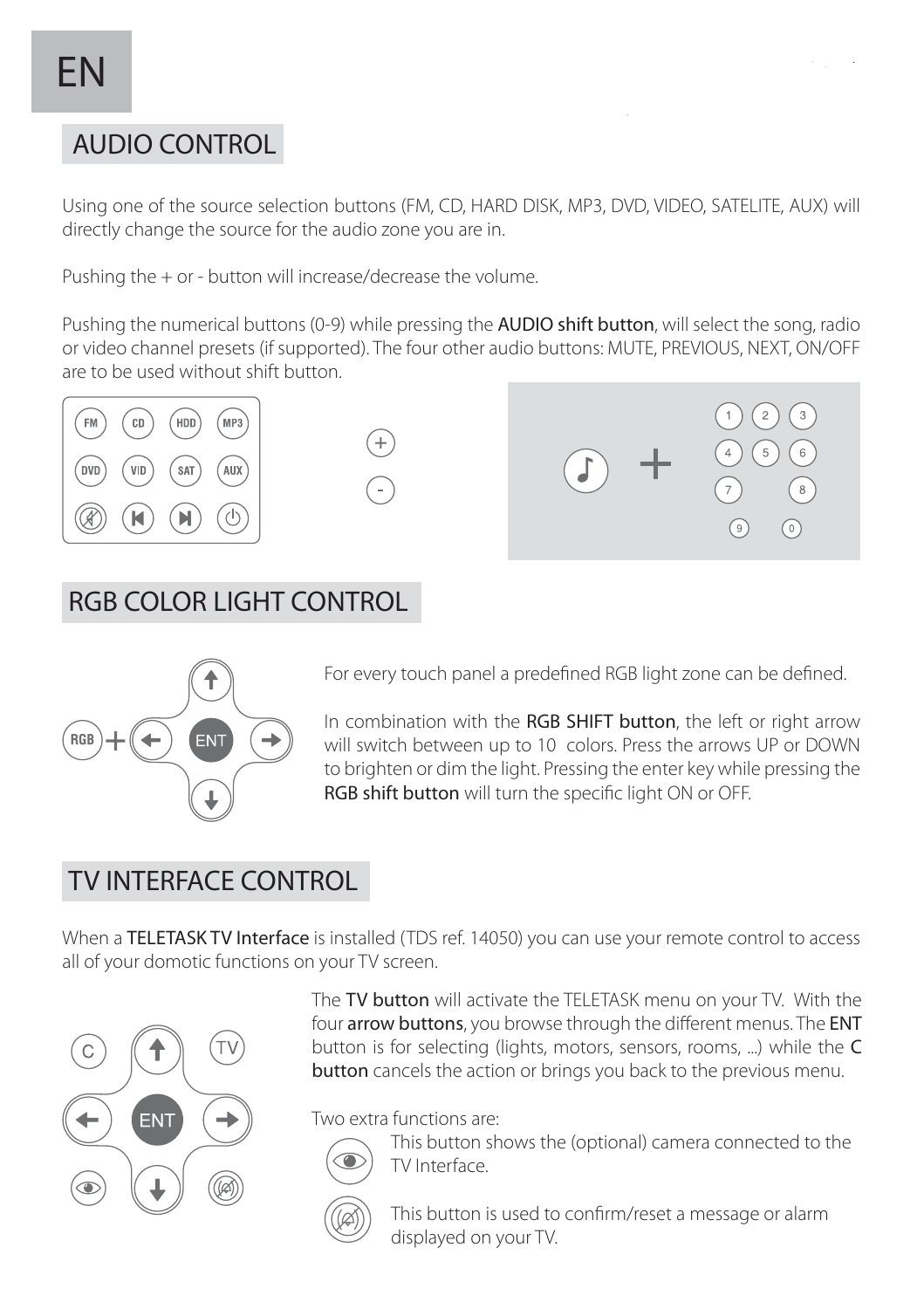## REPLACING THE BATTERY

Turn your remote control so the front is facing the table. Click the small groove to the middle and pull the clip out of the remote control.

Replace the old battery by one of the type CR2025 or CR2032.

Make sure you insert and position the battery correctly! The  $+$  sign should be at the back of the remote control



ATTENTION: Batteries can be harmful for the environment. Recycle them appropiatly.

#### REMARKS

A TELETASK device is designed to provide the highest level of comfort possible in controlling your house. Lights, shutters, moods, heating, air-conditioning, audio, video etc. can easily be controlled.

This remote control is able to communicate with all control panels of the TELETASK domotic family. Some older control panels may not be able to work with the latest features on this remote control (for example, RGB Lighting). Obviously all the new control panels leaving TELETASK are able to work with these features.

#### SAFETY PRECAUTIONS:

Some functions can be dangerous when used by small children, visitors or other persons. Avoid them to be able to use the remote control or avoid functions that can cause dangereous situations (like opening doors, activating alams, ...).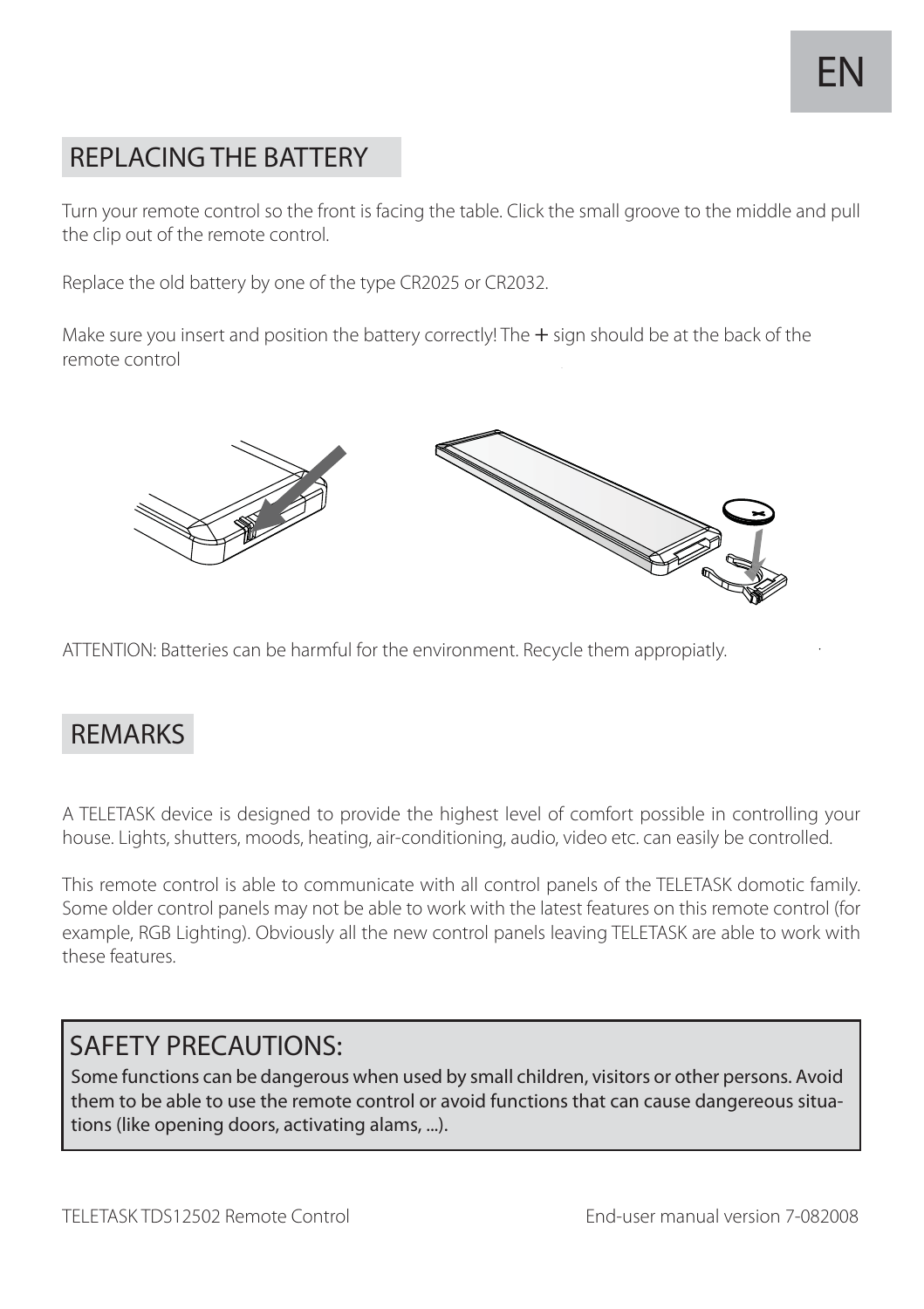## RUIMTE-SPECIFIEKE DOMOTICA FUNCTIES

De toetsen 1 tot en met 8 (basistoetsen) komen overeen met de toetsen van het touchpanel waar je de afstandsbediening op richt.

De toetsen op de afstandsbediening zijn gepositioneerd zoals op de TELETASK 8-toetser en LATUS. De LATUS LCD vormt hierop een uitzondering. Hier zijn de basistoetsen de toetsen aan de rechterkant. Als je, in combinatie met de SHIFT toets, één van de basistoetsen indrukt, bedien je de secundaire functies van het touchpanel (LATUS, LATUS-LCD).



#### MASTER DOMOTICA FUNCTIES

De 'MASTER' functies zijn acht functies die voor alle touchpanels identiek zijn. U bedient ze door de basistoetsen (1-8) in te drukken, in combinatie met de MASTER SHIFT toets.



#### TEMPERATUUR BEDIENING

Door, in combinatie met de MASTER SHIFT toets, de + of de - toets in te drukken, verandert u de target temperatuur voor de temperatuurzone waarin u zich bevindt. U verhoogt of verlaagt ze met stappen van 0,5°C.

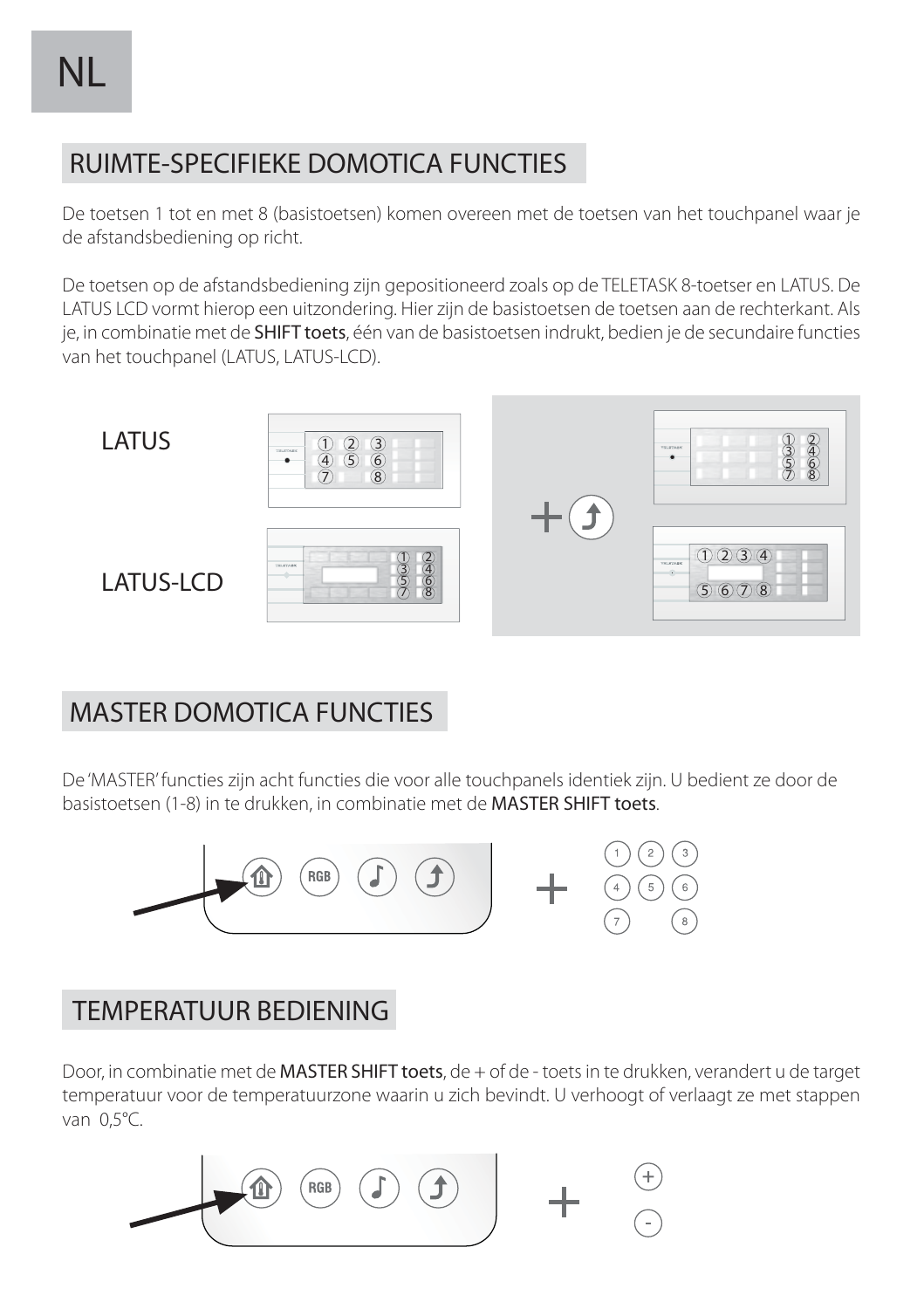## AUDIO BEDIENING

Met de bron selectie toetsen (FM, CD, HARD DISK, MP3, DVD, VIDEO, SATELITE, AUX) kunt u rechtstreeks de audio bron selecteren voor de audiozone waarin u zich bevindt. De + en - toetsen verhogen/verlagen het volume.

Ook de vier onderste audio toetsen: MUTE, VORIGE, VOLGENDE, ON/OFF zijn rechtstreeks en specifiek voor de audio zone waarin u zich bevindt.

De selectie van nummer, radiozender of videokanaal, kan door de combinatie van de AUDIO SHIFT toets, met één van de nummerieke toetsen (0-9).







### RGB KLEUR LICHT BEDIENING



Op elk toetsenpaneel kan een RGB verlichtingszone voorgeprogrammeerd worden.

Door de pijltjestoets LINKS of RECHTS te combineren met de RGB SHIFT toets, kiest u de gewenste kleur. Met de pijltjestoetsen OP en NEER, kunt u het licht versterken of dimmen. De ENT toets, ook weer gecombineerd met de RGB SHIFT toets, schakelt het licht aan of uit.

## TV INTERFACE BEDIENING

Indien de TELETASK TV Interface werd geïnstalleerd (TDS ref. 14050), kunt u deze afstandsbediening gebruiken om uw domotica systeem via de TV te bedienen.



De TV toets activeert het TELETASK bedieningsmenu op uw TV. Met de vier pijltjestoetsen bladert u door de verschillende menu's. De toets ENT dient als selectie toets, terwijl de C toets de actie annuleert of u terug naar het vorige menu brengt.

Twee bijkomende functies zijn:



 Deze toets toont u rechtstreeks het beeld van een (optionele) camera, aangesloten op de TV Interface.



 Met deze toets bevestigt/verwijdert u alarmen of berichten van uw beeldscherm.